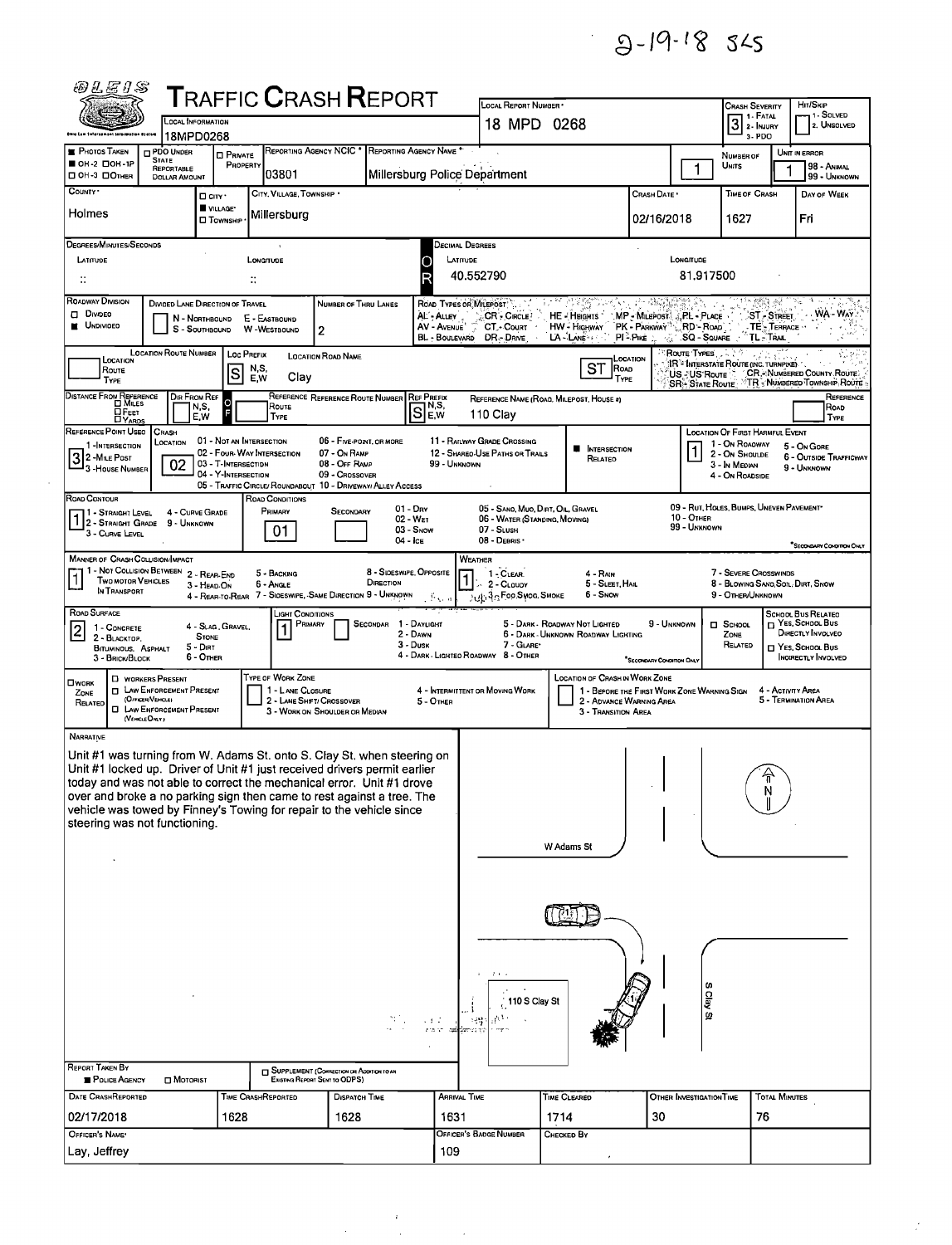|                                           |                           | UNIT                                                                                            |                              |                                                                          |                                                   |                                                                                                                                 |             |                                      |                                                                                                                 |               |                                                                                             |                            |                                                                                 |                                                   |                                                                                                                        |                                                                                     |
|-------------------------------------------|---------------------------|-------------------------------------------------------------------------------------------------|------------------------------|--------------------------------------------------------------------------|---------------------------------------------------|---------------------------------------------------------------------------------------------------------------------------------|-------------|--------------------------------------|-----------------------------------------------------------------------------------------------------------------|---------------|---------------------------------------------------------------------------------------------|----------------------------|---------------------------------------------------------------------------------|---------------------------------------------------|------------------------------------------------------------------------------------------------------------------------|-------------------------------------------------------------------------------------|
|                                           |                           |                                                                                                 |                              |                                                                          |                                                   | دستها المتورد                                                                                                                   |             |                                      |                                                                                                                 |               | LOCAL REPORT NUMBER                                                                         |                            | 18 MPD 0268                                                                     |                                                   |                                                                                                                        |                                                                                     |
| UNIT NUMBER                               |                           |                                                                                                 |                              | OWNER NAME: LAST, FIRST, MIDDLE ( C SAME AS DRIVER )                     |                                                   |                                                                                                                                 |             |                                      | OWNER PHONE NUMBER                                                                                              |               |                                                                                             |                            | <b>DAMAGE SCALE</b>                                                             |                                                   | DAMAGE AREA<br>FRONT                                                                                                   |                                                                                     |
| OWNER ADDRESS: CITY, STATE, ZIP           |                           | Parrish, Ricky, H                                                                               | <b>CISAME AS DRIVER</b> )    |                                                                          |                                                   |                                                                                                                                 |             |                                      | 330-275-0397                                                                                                    |               |                                                                                             |                            | $\overline{2}$<br>1 - None                                                      |                                                   | о                                                                                                                      |                                                                                     |
| LP STATE LICENSE PLATE NUMBER             |                           | 110 S Clay St, Millersburg, OH, 44654                                                           |                              |                                                                          |                                                   |                                                                                                                                 |             |                                      |                                                                                                                 |               | # Occupants                                                                                 |                            | 2 - MINOR                                                                       |                                                   |                                                                                                                        |                                                                                     |
| OН                                        | GDH1611                   |                                                                                                 |                              |                                                                          |                                                   | <b>VEHICLE IDENTIFICATION NUMBER</b><br>1FAFP52U22A180510                                                                       |             |                                      |                                                                                                                 |               |                                                                                             | 2                          | 3 - FUNCTIONAL                                                                  |                                                   | O<br>а                                                                                                                 |                                                                                     |
| <b>VEHICLE YEAR</b><br>2002               |                           | <b>VEHICLE MAKE</b>                                                                             |                              |                                                                          |                                                   | <b>VEHICLE MODEL</b>                                                                                                            |             |                                      |                                                                                                                 | VEHICLE COLOR |                                                                                             |                            | 4 - DISABUNG                                                                    |                                                   |                                                                                                                        |                                                                                     |
| PROOF OF<br><b>INSURANCE</b>              |                           | Ford<br><b>INSURANCE COMPANY</b>                                                                |                              |                                                                          |                                                   | Taurus<br>POLICY NUMBER                                                                                                         |             | Toweo By                             | TAN                                                                                                             |               |                                                                                             |                            | 9 - UNKNOWN                                                                     |                                                   | σ<br>ם                                                                                                                 | 'n                                                                                  |
| SHOWN                                     |                           | Wayne Mutual<br>CARRIER NAME, AppRESS, CITY, STATE, ZIP                                         |                              |                                                                          |                                                   | AUTO 165827                                                                                                                     |             |                                      | <b>Finneys Towing</b>                                                                                           |               |                                                                                             |                            |                                                                                 |                                                   |                                                                                                                        | CARRIER PHONE                                                                       |
| US DOT                                    |                           |                                                                                                 | VEHICLE WEIGHT GVWR/GCWR     |                                                                          | CARGO BOOY TYPE                                   |                                                                                                                                 |             |                                      |                                                                                                                 |               | Trafficway Description                                                                      |                            |                                                                                 |                                                   |                                                                                                                        |                                                                                     |
| HM PLACARD ID NO.                         |                           |                                                                                                 | 2 - 10,001 to 26,000x Les    | 1 - LESS THAN OR EQUAL TO 10K LBS                                        | 01                                                | 01 - No CARGO BODY TYPE/NOT APPLICABL 09 - POLE<br>02 - Bus/Van (9-15 Seats, Inc Driver)<br>03 - Bus (16+ Seats, Inc DRIVER)    |             | 11 - FLAT BED                        | 10 - CARGO TANK                                                                                                 |               |                                                                                             |                            | 11 - Two Way, Not Divideo                                                       |                                                   | 2 - Two-Way, Not Divideo, Continuous Left Turn Lane                                                                    |                                                                                     |
|                                           |                           |                                                                                                 | 3 - MORE THAN 26,000K LBS.   |                                                                          |                                                   | 04 - VEHICLE TOWING ANOTHER VEHICLE<br>$05 -$ LOGGING                                                                           |             | $12 - D$ uMP                         | 13 - CONCRETE MIXER                                                                                             |               |                                                                                             |                            | 4 - Two-Way, Divideo, Positive Median Barrier<br>5 - ONE-WAY TRAFFICWAY         |                                                   |                                                                                                                        | 3 - Two-Way, Divideo. Unprotected (Painteo or Grass > <ft.) media<="" td=""></ft.)> |
|                                           | <b>HM CLASS</b><br>NUMBER | O<br>RELATEO                                                                                    | HAZARDOUS MATERIAL           |                                                                          |                                                   | <b>06 - INTERMODAL CONTAINER CHASIS</b><br>07 - CARGO VAN ENCLOSEO BOX<br>08 - GRAIN, CHPS, GRAVEL                              |             |                                      | 14 - AUTO TRANSPORTER<br>15 - GARBAGE / REFUSE<br>99 - OTHER/UNKNOWN                                            |               | <b>D</b> Hit / Skip Unit                                                                    |                            |                                                                                 |                                                   |                                                                                                                        |                                                                                     |
|                                           |                           | NON-MOTORIST LOCATION PRIOR TO IMPACT<br>01 - INTERSECTION - MARKED CROSSWAL                    |                              | Type or Use                                                              | UNIT TYPE                                         | PASSENGER VEHICLES (LESS THAN 9 PASSENGERS MEDIHEAVY TRUCKS OR COMBO UNITS > 10KLBS BUS/VAN/LIMO(9 OR MORE INCLUDING DRIVER)    |             |                                      |                                                                                                                 |               |                                                                                             |                            |                                                                                 |                                                   |                                                                                                                        |                                                                                     |
|                                           |                           | 02 - INTERSECTION - NO CROSSWALK<br>03 - INTERSECTION OTHER<br>04 - MIDBLOCK - MARKED CROSSWALK |                              | 1<br>1 - PERSONAL                                                        | 03                                                | 01 - Sub-Compact<br>02 - COMPACT<br>99 - UNKNOWN 03 - MID SIZE                                                                  |             |                                      |                                                                                                                 |               | 14 - SINGLE UNIT TRUCK; 3+ AXLES                                                            |                            |                                                                                 |                                                   | 13 - SINGLE UNIT TRUCK OR VAN 2AXLE, 6 TIRES 21 - BUS/VAN (9-15 SEATS, INC DRIVER)<br>22 - Bus (16+ Seats, Inc Draver) |                                                                                     |
|                                           | 06 - BICYCLE LANE         | 05 - TRAVEL LANE - OTHER LOCATION<br>07 - SHOULDER/ROADSIDE                                     |                              | 2 - COMMERCIAL<br>3 - GOVERNMENT                                         | or Hit/Skip                                       | 04 - FULL SIZE<br>05 - Minivan                                                                                                  | in a colo   |                                      |                                                                                                                 |               | 15 - SINGLE UNIT TRUCK/ TRAILER<br>16 - Truck/Tractor (BOBTAR.)<br>17 - Tractor/Semi-Traler |                            |                                                                                 | NON-MOTORIST                                      | 23 - ANIMAL WITH RIDER                                                                                                 | 24 - ANDMAL WITH BUGGY, WAGON, SURREY                                               |
|                                           | 08 - SIDEWALK.            | 09 - MEDIAN/CROSSING ISLAND                                                                     |                              | <b>DIN EMERGENCY</b>                                                     |                                                   | 06 - Sport Utruty Vehicle<br>07 - Pickup<br>08 - Van 313                                                                        |             |                                      | 18 - TRACTOR/DOUBLE<br>19 - TRACTOR/TRIPLES                                                                     |               | 20 - OTHER MEDIHEAVY VEHICLE                                                                |                            |                                                                                 |                                                   | 25 - BICYCLE/PEDACYCLIST<br>26 - Peoestrian/Skater<br>27 - OTHER NON-MOTORIST                                          |                                                                                     |
|                                           |                           | 10 - DRNE WAY ACCESS<br>11 - SHARED-USE PATH OR TRAIL<br>12 - NON-TRAFFICWAY AREA               |                              | RESPONSE                                                                 |                                                   | 09 - MOTORCYCLE<br>10 - MOTORIZED BICYCLE<br>11 - SNOWMOBILE/ATV                                                                |             |                                      |                                                                                                                 |               | HAS HM PLACARD                                                                              |                            |                                                                                 |                                                   |                                                                                                                        |                                                                                     |
| <b>SPECIAL FUNCTION 01 - NONE</b>         | 99 - OTHER/UNKNOWN        |                                                                                                 |                              | 09 - AMBULANCE                                                           |                                                   | 12 - OTHER PASSENGER VEHICLE<br>17 - FARM VEHICLE                                                                               |             | Most Damaged Area                    |                                                                                                                 |               |                                                                                             |                            |                                                                                 |                                                   | ACTION                                                                                                                 |                                                                                     |
| 01                                        | 02 - Taxi                 | 03 - RENTAL TRUCK (OVER 10KLBS)<br>04 - BUS - SCHOOL (PUBLIC OR PRIVATE) 12 - MILITARY          |                              | $10 -$ Fine<br>11 - HIGHWAY/MAINTENANCE                                  |                                                   | 18 - FARM EQUIPMENT<br>19 - MOTORHOME<br>20 - Golf Cart                                                                         |             | 01 - NONE                            | 02 - CENTER FRONT<br>03 - Right Front                                                                           |               | 08 - LEFT SIDE<br>09 - LEFT FRONT<br>10 - Top and Windows                                   |                            |                                                                                 | 99 - Unknown                                      | 3 2- Non-Coursion<br>3 - Striking                                                                                      | 1 - Non-Contact                                                                     |
|                                           |                           | 05 - Bus. Transit<br>06 - Bus - Charter<br>07 - Bus - SHUTTLE                                   |                              | 13 - Pouce<br>14 - Pusuc Unury<br>15 - OTHER GOVERNMENT                  |                                                   | $21 -$ Train<br>22 - OTHER (EXPLAN IN NARRAINE)                                                                                 | 02          |                                      | MPACT ARE 04 - RIGHT SIDE<br>05 - Right Rear<br>06 - REAR CENTER                                                |               | 11 - UNDERCARRIAGE<br>12 - LOAD/TRAILER<br>13 - TOTAL (ALL AREAS)                           |                            |                                                                                 |                                                   | 4 - STRUCK                                                                                                             | 5 - STRIKING/STRUCK                                                                 |
| PRE-CRASH ACTIONS                         |                           | 08 - Bus - OTHER                                                                                |                              | 16 - CONSTRUCTION EQIP.                                                  |                                                   |                                                                                                                                 |             |                                      | 07 - LEFT REAR                                                                                                  |               | 14 - OTHER                                                                                  |                            |                                                                                 |                                                   | 9 - UNKNOWN                                                                                                            |                                                                                     |
| 05                                        |                           | MOTORIST<br>01 - STRAIGHT AHEAD                                                                 |                              | 07 - MAKING U-TURN                                                       |                                                   | 13 - NEGOTIATING A CURVE                                                                                                        |             |                                      | Non-Motorist                                                                                                    |               | 15 - ENTERING OR CROSSING SPECIFIED LOCATIO                                                 |                            |                                                                                 |                                                   | 21 - OTHER NON-MOTORIST ACTION                                                                                         |                                                                                     |
| 99 - Unknown                              |                           | 02 - BACKING<br>03 - CHANGING LANES<br>04 - OVERTAKING/PASSING                                  |                              | 08 - ENTERING TRAFFIC LANE<br>09 - LEAVING TRAFFIC LANE<br>10 - PARKEO   |                                                   | 14 - OTHER MOTORIST ACTIO<br>.                                                                                                  |             |                                      | 17 - WORKING<br>18 - PUSHING VEHICLE                                                                            |               | 16 - WALKING, RUNNING, JOGGING, PLAYING, CYCLING                                            |                            |                                                                                 |                                                   |                                                                                                                        |                                                                                     |
|                                           |                           | 05 - MAKING RIGHT TURN<br>06 - MAKING LEFT TURN                                                 |                              | 11 - SLOWING OR STOPPEO IN TRAFFIC<br>12 - DRIVERLESS                    |                                                   |                                                                                                                                 |             |                                      | 20 - Standing                                                                                                   |               | 19 - APPROACHING OR LEAVING VEHICLE                                                         |                            |                                                                                 |                                                   |                                                                                                                        |                                                                                     |
| CONTRIBUTING CIRCUMSTANCE<br>PRIMARY      |                           | MOTORIST                                                                                        |                              |                                                                          |                                                   |                                                                                                                                 |             | NON-MOTORIST                         |                                                                                                                 |               |                                                                                             |                            | <b>VEHICLE DEFECTS</b><br>05                                                    | 01 - TURN SIGNALS                                 |                                                                                                                        |                                                                                     |
| 19                                        |                           | 01 - None<br>02 - FAILURE TO YIELD<br>03 - RAN REO LIGHT                                        |                              |                                                                          | 11 - IMPROPER BACKING                             | 12 - IMPROPER START FROM PARKED POSITION<br>13 - STOPPEO OR PARKED ILLEGALLY                                                    |             | <b>22 - None</b><br>24 - DARTING     | 23 - IMPROPER CROSSING                                                                                          |               |                                                                                             |                            |                                                                                 | 02 - HEAD LAMPS<br>03 - TAIL LAMPS<br>04 - BRAKES |                                                                                                                        |                                                                                     |
| SECONDARY                                 |                           | 04 - RAN STOP SIGN<br>05 - Excesoso Speso Limit<br>06 - UNSAFE SPEED                            |                              |                                                                          | 16 - WRONG SIDE/WRONG WAY                         | 14 - OPERATING VEHICLE IN NEGLIGENT MANNER<br>15 - Swering to Avoid (Due to External Conditions)                                |             |                                      | 25 - LYING AND/OR ILLEGALLY IN ROADWAY<br>26 - FALURE TO YIELD RIGHT OF WAY<br>27 - Not Visible (DARK CLOTHING) |               |                                                                                             |                            |                                                                                 | 05 - STEERING<br>06 - TIRE BLOWOUT                | 07 - WORN OR SLICK TIRES                                                                                               |                                                                                     |
|                                           |                           | 07 - IMPROPER TURN<br>08 - LEFT DF CENTER<br>09 - FOLLOWED TOO CLOSELY/ACDA                     |                              |                                                                          | 17 - FALURE TO CONTROL<br>18 - VISION OBSTRUCTION | 19 - OPERATING DEFECTIVE EQUIPMENT                                                                                              |             | 28 - INATTENTIVE<br>/SIGNALS/OFFICER | 29 - FAILURE TO OBEY TRAFFIC SIGNS                                                                              |               |                                                                                             |                            |                                                                                 |                                                   | 08 - TRALER EQUIPMENT DEFECTIVE<br>09 - MOTOR TROUBLE<br>10 - DISABLEO FROM PRIOR ACCIDENT                             |                                                                                     |
| 99 - UNKNOWN                              |                           | 10 - IMPROPER LANE CHANGE<br>PASSING OFF ROAD                                                   |                              |                                                                          | 21 - OTHER IMPROPER ACTION                        | 20 - LOAO SHIFTINGIFALLING/SPILLING                                                                                             |             |                                      | 30 - WRONG SIDE OF THE ROAD<br>31 - OTHER NON-MOTORIST ACTION                                                   |               |                                                                                             |                            |                                                                                 |                                                   | 11 - OTHER DEFECTS                                                                                                     |                                                                                     |
| <b>SEQUENCE OF EVENTS</b><br>06           | 08                        | 37                                                                                              | 48                           |                                                                          |                                                   | <b>NON-COLLISION EVENTS</b><br>01 - OVERTURN/ROLLOVER                                                                           |             |                                      | 06 - EQUIPMENT FAILURE<br>(BLOWN TIRE, BRAKE FALLIRE, ETC)                                                      |               |                                                                                             |                            | 10 - Cross Median                                                               |                                                   |                                                                                                                        |                                                                                     |
| FIRST<br>HARMFUL                          |                           | Most<br>4<br><b>HARMFUL</b>                                                                     |                              | 99 - UNKNOWN                                                             |                                                   | 02 - FIRE/EXPLOSION-<br>03 - IMMERSION<br>04 - JACKKNIFE                                                                        | ٧ş          |                                      | 07 - SEPARATION OF UNITS<br>08 - RAN OFF ROAD RIGHT                                                             |               |                                                                                             |                            | 11 - Cross Center Line<br>OPPOSITE DIRECTION OF TRAVEL<br>12 - Downhill Runaway |                                                   |                                                                                                                        |                                                                                     |
| Event                                     |                           | Event                                                                                           |                              |                                                                          |                                                   | 05 - CARGO/EQUIPMENT LOSS OR SHIFT<br>COLLISION WITH FIXED OBJECT                                                               |             |                                      | 09 - RAN OFF ROAD LEFT                                                                                          |               |                                                                                             |                            | 13 - OTHER NON-COLUSION                                                         |                                                   |                                                                                                                        |                                                                                     |
| 14 - PEDESTRIAN<br>15 - PEDALCYCLE        |                           | COLUSION WITH PERSON, VEHICLE OR OBJECT NOT FIXED                                               |                              | 21 - PARKEO MOTOR VEHICLE<br>22 - WORK ZONE MAINTENANCE EQUIPMENT        |                                                   | 25 - IMPACT ATTENUATOR/CRASH CUSHIOI83 - MEDIAN CABLE BARRIER<br>26 - BRIDGE OVERHEAD STRUCTURE<br>27 - BRIDGE PIER OR ABUTMENT |             |                                      | 34 - MEDIAN GUARDRAIL BARRIER<br>35 - MEDIAN CONCRETE BARRIER                                                   |               |                                                                                             | 42 - CULVERT               | 41 - OTHER POST, POLE<br>OR SUPPORT                                             |                                                   | 48 - TREE<br>49 - FIRE HYDRANT<br>50 - WORK ZONE MAINTENANCE                                                           |                                                                                     |
| 17 - Animal - Farin<br>18 - Animal - Deer |                           | 16 - RAILWAY VEHICLE (TRAPA ENGINE)                                                             | MOTOR VEHICLE                | 23 - STRUCK BY FALLING, SHIFTING CARGO<br>OR ANYTHING SET IN MOTION BY A |                                                   | 28 - BROGE PARAPET<br>29 - BRIDGE RAIL<br>30 - GUARDRAIL FACE                                                                   |             |                                      | 36 - Median Other Barrier<br>37 - Traffic Sign Post<br>38 - Overhead Sign Post                                  |               |                                                                                             | 43 - Cuna<br>44 - Опсн     | 45 - EMBANKMENT                                                                 |                                                   | EQUIPMENT<br>51 - WALL, BUILDING, TUNNEL<br>52 - OTHER FIXED OBJECT                                                    |                                                                                     |
| 19 - ANIMAL - OTHER                       |                           | 20 - MOTOR VEHICLE IN TRANSPORT                                                                 |                              | 24 - OTHER MOVABLE OBJECT                                                |                                                   | 31 - GUARDRAILEND<br>32 - PORTABLE BARRIER                                                                                      |             |                                      | 39 - LIGHT/LUMINARIES SUPPORT<br>40 - Utility Pole                                                              |               |                                                                                             | 46 - FENCE<br>47 - MAILBOX |                                                                                 |                                                   |                                                                                                                        |                                                                                     |
| UNIT SPEED<br>10                          |                           | Posteo Speed<br>25                                                                              | <b>TRAFFIC CONTROL</b><br>02 | 01 - No CONTROLS                                                         |                                                   | 07 - RAILROAD CROSSBUCKS                                                                                                        |             | 13 - Crosswalk Lines                 |                                                                                                                 | FROM          | UNIT DIRECTION<br>То                                                                        |                            | 1 - Norm<br>2 - South                                                           |                                                   | 5 - Northeast<br>6 - NORTHWEST                                                                                         | 9 - UNKNOWN                                                                         |
| $\square$ Stated                          |                           |                                                                                                 |                              | 02 - S TOP SIGN<br>03 - YIELD SIGN<br>04 - TRAFFIC SIGNAL                |                                                   | 08 - RAILROAD FLASHERS<br>09 - RALROAD GATES<br>10 - COSTRUCTION BARRICADE 16 - NOT REPORTED                                    | 15 - О тнев | 14 - WALK/DON'T WALK                 |                                                                                                                 |               |                                                                                             |                            | 3 - East<br>4 - West                                                            |                                                   | 7 - SOUTHEAST<br>8 - Southwest                                                                                         |                                                                                     |
| <b>ESTIMATED</b>                          |                           |                                                                                                 |                              | 05 - TRAFFIC FLASHERS<br>06 - School Zone                                |                                                   | 11 - PERSON (FLAGGER, OFFICER<br><b>12 - PAVEMENT MARKINGS</b>                                                                  |             |                                      |                                                                                                                 |               |                                                                                             |                            |                                                                                 |                                                   |                                                                                                                        |                                                                                     |
|                                           |                           |                                                                                                 |                              |                                                                          |                                                   |                                                                                                                                 |             |                                      |                                                                                                                 |               |                                                                                             |                            |                                                                                 |                                                   |                                                                                                                        |                                                                                     |